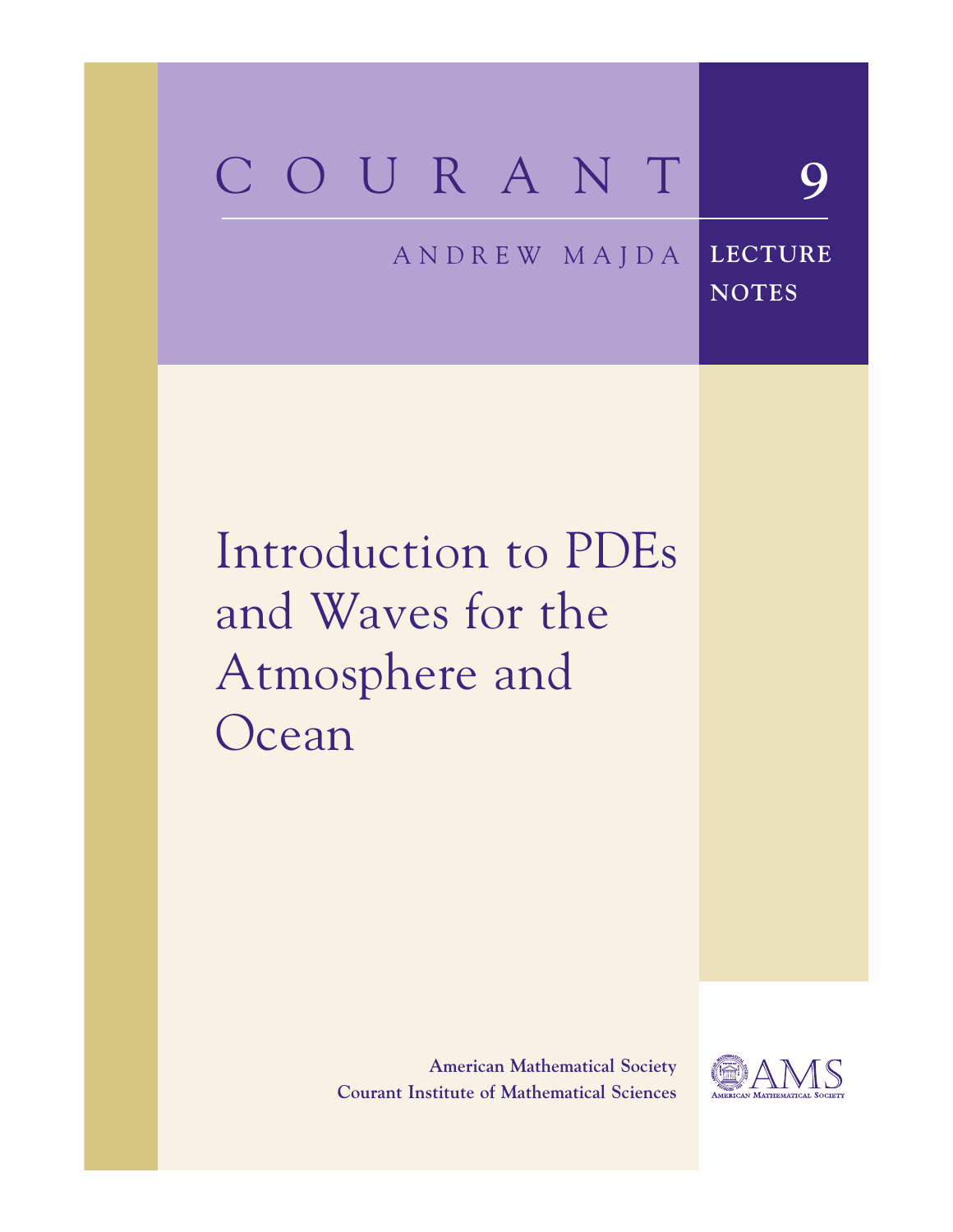Introduction to PDEs and Waves for the Atmosphere and Ocean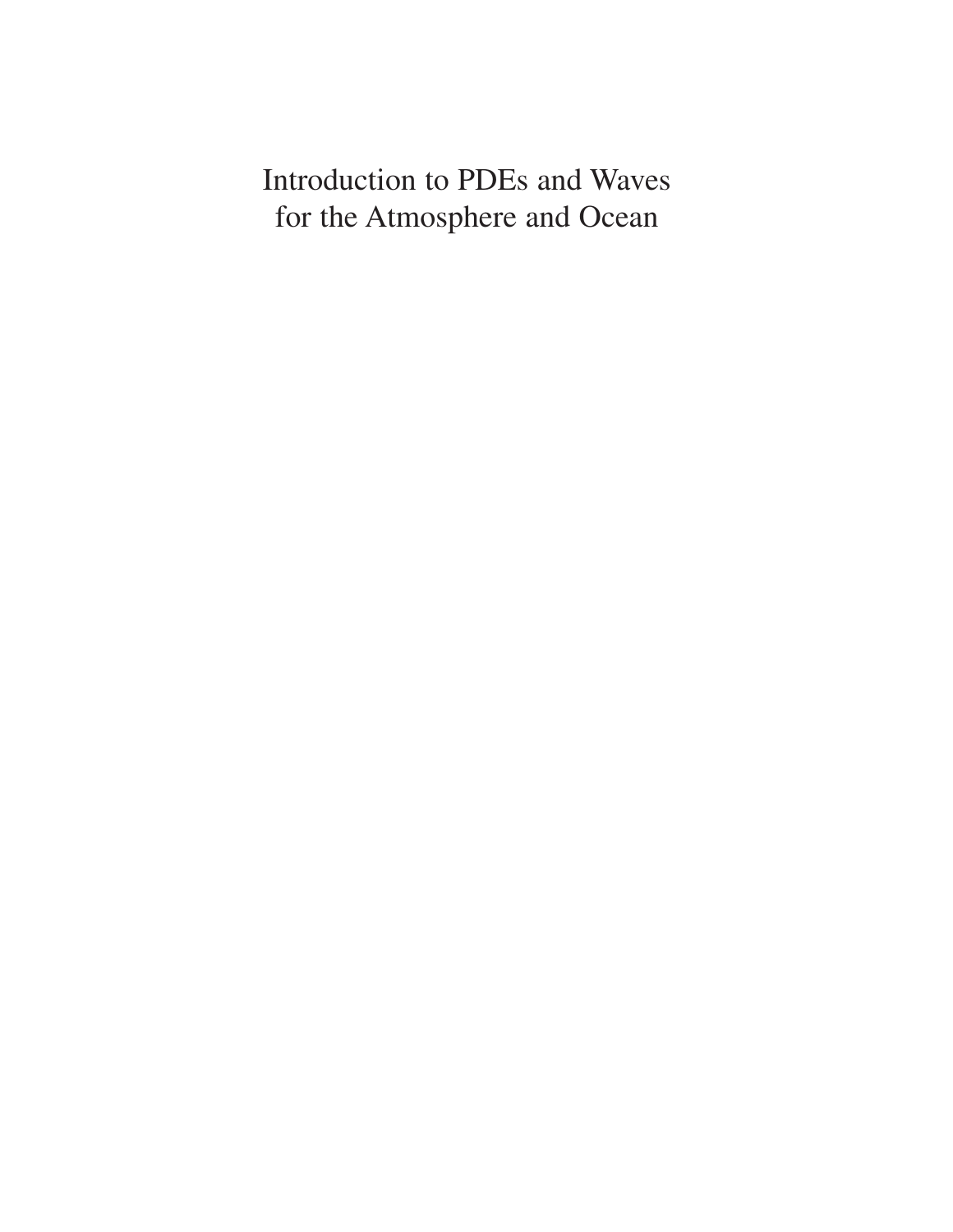## **Courant Lecture Notes** in Mathematics

**Executive Editor** Jalal Shatah

Managing Editor Paul D. Monsour

**Assistant Editor** Reeva Goldsmith

Copy Editor Paul D. Monsour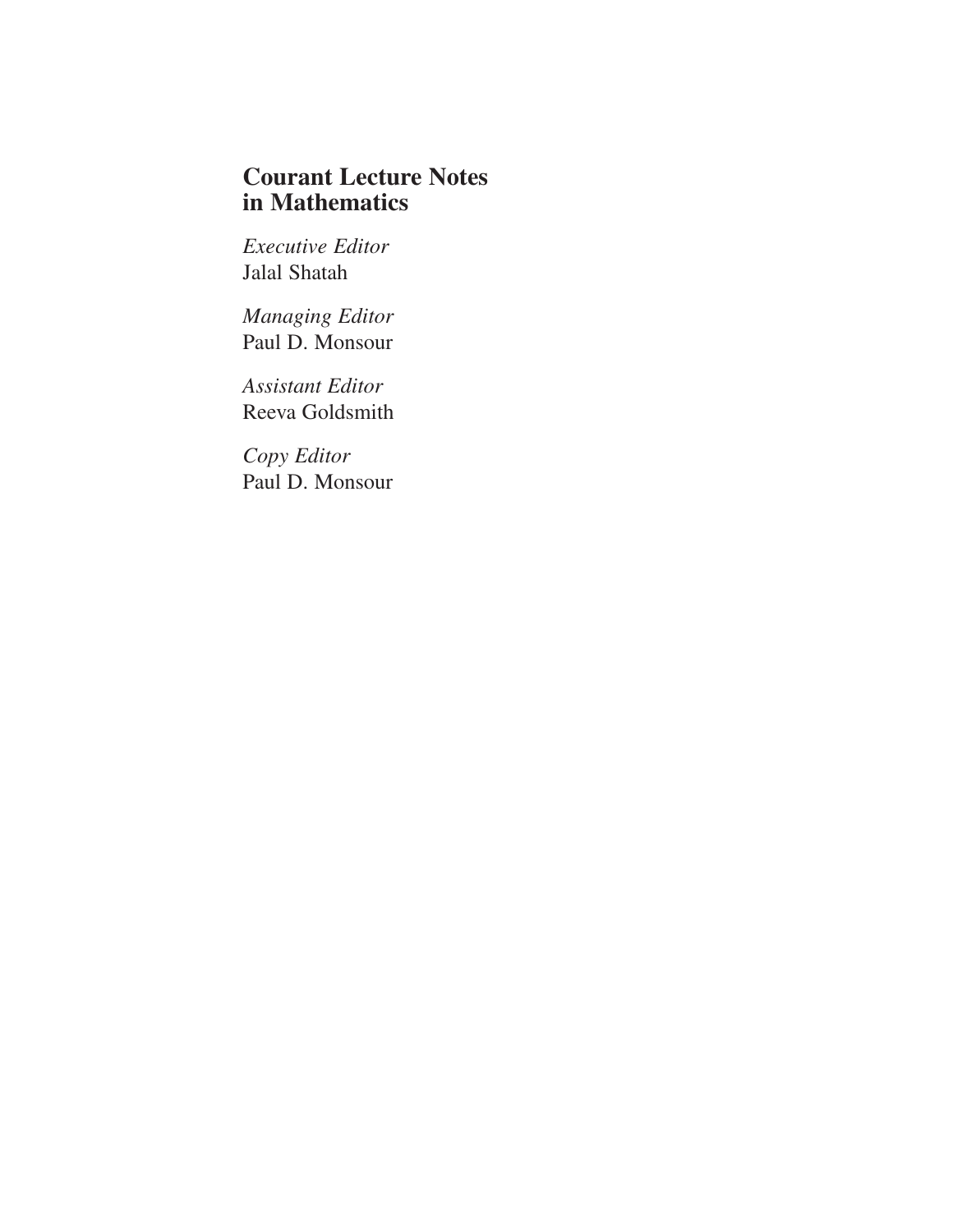# Andrew Majda

Morse Professor of Arts and Sciences Courant Institute of Mathematical Sciences and Center for Atmosphere/Ocean Science (CAOS)

### $\boldsymbol{9}$ **Introduction to PDEs and Waves** for the Atmosphere and Ocean

**Courant Institute of Mathematical Sciences** New York University New York, New York

**American Mathematical Society** Providence, Rhode Island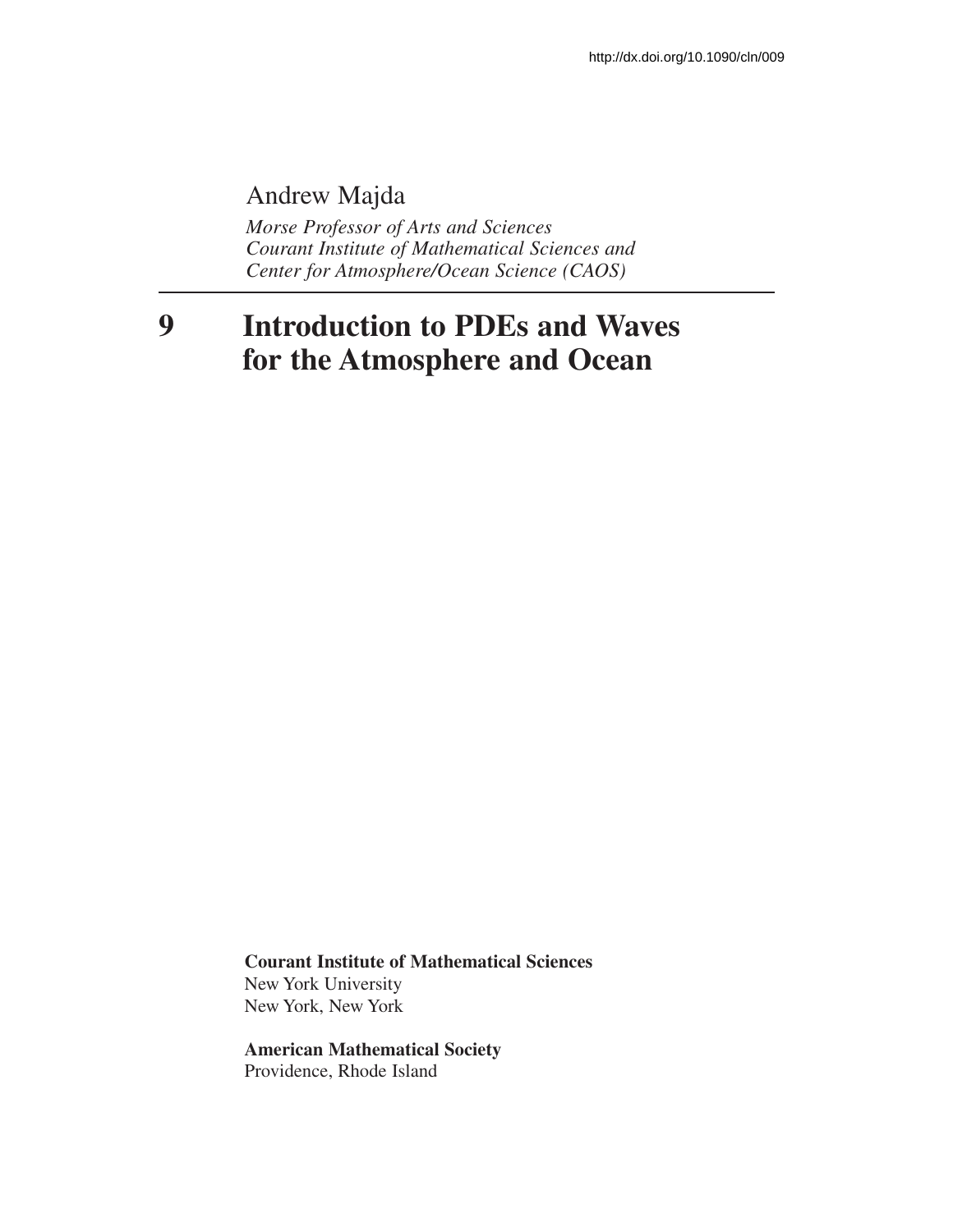2000 *Mathematics Subject Classification*. Primary 34–XX, 35–XX, 65–XX, 76–XX, 86–XX.

### **Library of Congress Cataloging-in-Publication Data**

Majda, Andrew, 1949–

Introduction to PDEs and waves for the atmosphere and ocean / Andrew Majda. p. cm. — (Courant lecture notes in mathematics, ISSN 1529-9031 ; 9)

Includes bibliographical references.

ISBN 0-8218-2954-8 (pbk. : acid-free paper)

1. Waves. 2. Differential equations, Partial. 3. Differential equations, Nonlinear. 4. Oceanography—Mathematical models. 5. Atmosphere—Mathematical models. 6. Stratified flow. I. Title. II. Series.

QC157 .M35 2003  $515'$  $.353 - dc21$  2002042674

**Copying and reprinting.** Individual readers of this publication, and nonprofit libraries acting for them, are permitted to make fair use of the material, such as to copy a chapter for use in teaching or research. Permission is granted to quote brief passages from this publication in reviews, provided the customary acknowledgment of the source is given.

Republication, systematic copying, or multiple reproduction of any material in this publication is permitted only under license from the American Mathematical Society. Requests for such permission should be addressed to the Acquisitions Department, American Mathematical Society, 201 Charles Street, Providence, Rhode Island 02904-2294, USA. Requests can also be made by e-mail to reprint-permission@ams.org.

> -c 2003 by the author. All rights reserved. Printed in the United States of America.

- ∞ The paper used in this book is acid-free and falls within the guidelines established to ensure permanence and durability. Visit the AMS home page at  $http://www.ams.org/$ <br>10 9 8 7 6 5 4 3 2 21 20 19 18 17 16

21 20 19 18 17 16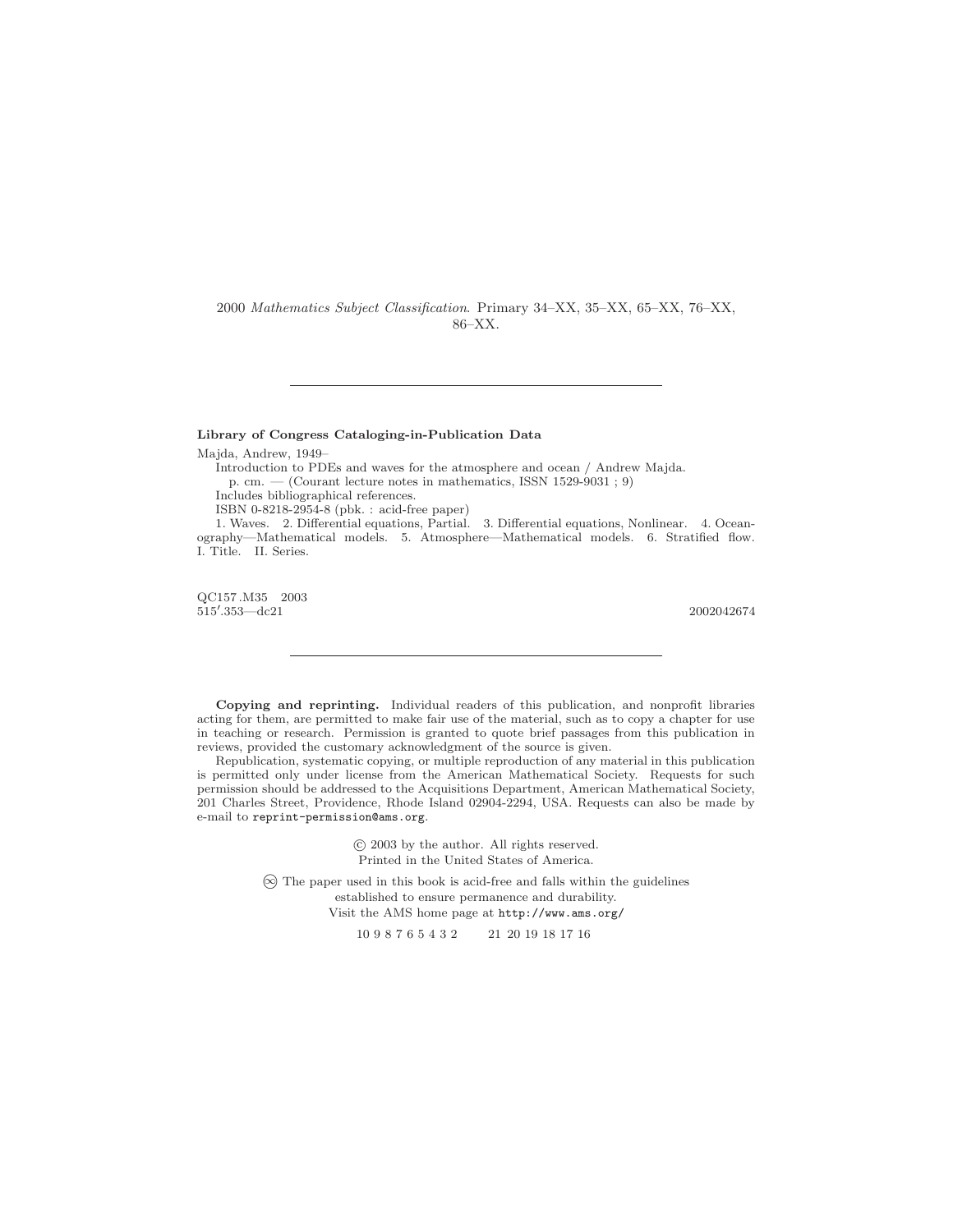# **Contents**

| Preface                                                                    | 1X             |
|----------------------------------------------------------------------------|----------------|
| Chapter 1. Introduction                                                    | $\mathbf{1}$   |
| 1.1.<br>Basic Properties of the Equations with Rotation and Stratification | $\mathbf{1}$   |
| 1.2.<br><b>Two-Dimensional Exact Solutions</b>                             | $\overline{c}$ |
| 1.3.<br><b>Buoyancy and Stratification</b>                                 | 5              |
| Jet Flows with Rotation and Stratification<br>1.4.                         | 6              |
| From Vertical Stratification to Shallow Water<br>1.5.                      | 6              |
|                                                                            |                |
| Some Remarkable Features of Stratified Flow<br>Chapter 2.                  | 9              |
| 2.1.<br><b>Energy Principle</b>                                            | 9              |
| 2.2.<br>Vorticity in Stratified Fluids and Exact Solutions Motivated       |                |
| by Local Analysis                                                          | 11             |
| 2.3.<br>Use of Theorem 2.4: Exact Two-Dimensional Solutions                | 16             |
| 2.4.<br>Nonlinear Plane Waves in Stratified Flow: Internal Gravity Waves   | 20             |
| Exact Solutions with Large-Scale Motion and Nonlinear Plane Waves<br>2.5.  | 24             |
| More Details for Theorem 2.7 on Special Exact Solutions<br>2.6.            |                |
| for the Boussinesq Equations Including Plane Waves                         | 26             |
|                                                                            |                |
| Linear and Nonlinear Instability of Stratified Flows<br>Chapter 3.         |                |
| with Strong Stratification                                                 | 31             |
| Boussinesq Equations and Vorticity Stream Formulation<br>3.1.              | 33             |
| 3.2.<br>Nonlinear Instability of Stratified Flows                          | 37             |
| <b>Shear Flows</b><br>3.3.                                                 | 40             |
| 3.4.<br>Some Background Facts on ODEs                                      | 44             |
|                                                                            |                |
| Chapter 4. Rotating Shallow Water Theory                                   | 49             |
| 4.1.<br><b>Rotating Shallow Water Equations</b>                            | 49             |
| 4.2.<br><b>Conservation of Potential Vorticity</b>                         | 52             |
| 4.3.<br>Nonlinear Conservation of Energy                                   | 53             |
| Linear Theory for the Rotating Shallow Water Equations<br>4.4.             | 54             |
| 4.5.<br>Nondimensional Form of the Rotating Shallow Water Equations        | 60             |
| 4.6.<br>Derivation of the Quasi-Geostrophic Equations                      | 62             |
| The Quasi-Geostrophic Equations as a Singular PDE Limit<br>4.7.            | 65             |
| The Model Rotating Shallow Water Equations<br>4.8.                         | 67             |
| 4.9.<br>Preliminary Mathematical Considerations                            | 69             |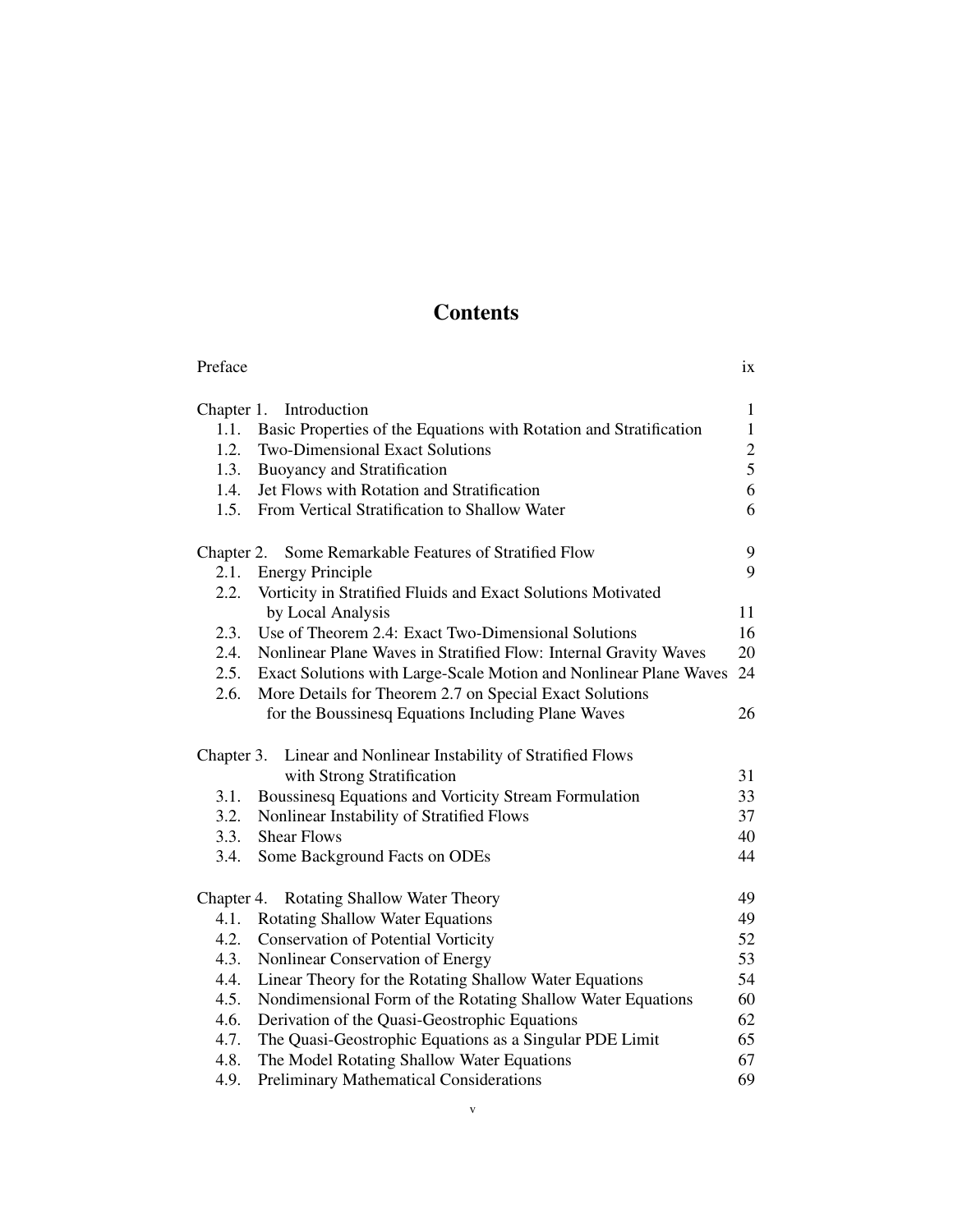### VI #/.4%.43

| 4.10.      | Rigorous Convergence of the Model Rotating Shallow Water                                                                          |     |
|------------|-----------------------------------------------------------------------------------------------------------------------------------|-----|
|            | Equations to the Quasi-Geostrophic Equations                                                                                      | 73  |
| 4.11.      | Proof of the Convergence Theorem                                                                                                  | 75  |
| Chapter 5. | Linear and Weakly Nonlinear Theory of Dispersive Waves with                                                                       |     |
|            | Geophysical Examples                                                                                                              | 79  |
| 5.1.       | Linear Wave Midlatitude Planetary Equations                                                                                       | 79  |
| 5.2.       | Dispersive Waves: General Properties                                                                                              | 82  |
| 5.3.       | Interpretation of Group Velocity                                                                                                  | 86  |
| 5.4.       | Distant Propagation from a Localized Source                                                                                       | 90  |
| 5.5.       | WKB Methods for Linear Dispersive Waves                                                                                           | 93  |
| 5.6.       | Beyond Caustics: Eikonal Equation Revisited                                                                                       | 107 |
| 5.7.       | Weakly Nonlinear WKB for Perturbations Around a Constant State                                                                    | 109 |
| 5.8.       | Nonlinear WKB and the Boussinesq Equations                                                                                        | 117 |
| Chapter 6. | Simplified Equations for the Dynamics                                                                                             |     |
|            | of Strongly Stratified Flow                                                                                                       | 125 |
| 6.1.       | Nondimensionalization of the Boussinesq Equations                                                                                 |     |
|            | for Stably Stratified Flow                                                                                                        | 126 |
| 6.2.       | The Vorticity Stream Formulation and Elementary Properties                                                                        |     |
|            | of the Limit Equations for Strongly Stratified Flow                                                                               | 133 |
| 6.3.       | Solutions of the Limit Dynamics with Strong Stratification                                                                        |     |
|            | as Models for Laboratory Experiments                                                                                              | 136 |
| Chapter 7. | The Stratified Quasi-Geostrophic Equations as a Singular Limit                                                                    |     |
|            | of the Rotating Boussinesq Equations                                                                                              | 147 |
| 7.1.       | Introduction                                                                                                                      | 147 |
| 7.2.       | The Rotating Boussinesq Equations                                                                                                 | 148 |
| 7.3.       | The Nondimensional Rotating Boussinesq Equations                                                                                  | 151 |
| 7.4.       | Formal Asymptotic Derivation of the Quasi-Geostrophic Equations<br>as a Distinguished Asymptotic Limit of Small Rossby and Froude |     |
|            | <b>Numbers</b>                                                                                                                    | 153 |
| 7.5.       | Rigorous Convergence of the Rotating Boussinesq Equations                                                                         |     |
|            | to the Quasi-Geostrophic Equations                                                                                                | 157 |
| 7.6.       | Preliminary Mathematical Considerations                                                                                           | 160 |
|            | Proof of the Convergence Theorem                                                                                                  | 164 |
| Chapter 8. | Introduction to Averaging over Fast Waves                                                                                         |     |
|            | for Geophysical Flows                                                                                                             | 171 |
| 8.1.       | Introduction                                                                                                                      | 171 |
| 8.2.       | Motivation for Fast-Wave Averaging                                                                                                | 171 |
| 8.3.       | A General Framework for Averaging over Fast Waves                                                                                 | 173 |
| 8.4.       | Elementary Analytic Models for Comparing Instabilities at Low                                                                     |     |
|            | Froude Numbers with the Low Froude Number Limit Dynamics                                                                          | 177 |
| 8.5.       | The Rapidly Rotating Shallow Water Equations                                                                                      |     |
|            | with Unbalanced Initial Data in the Quasi-Geostrophic Limit                                                                       | 182 |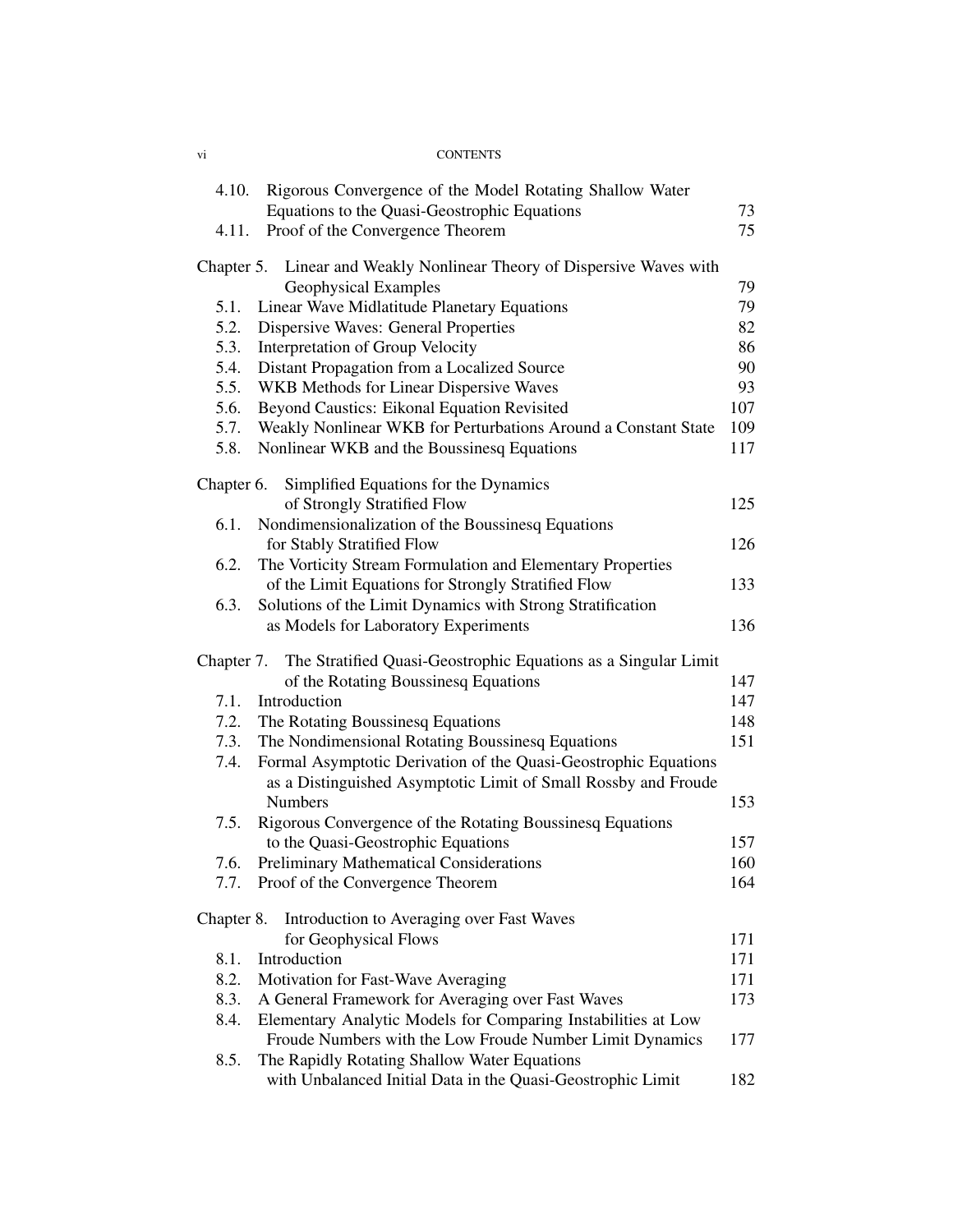| vii |
|-----|
|     |
| 191 |
|     |
| 199 |
| 199 |
| 207 |
| 220 |
|     |
| 226 |
| 233 |
|     |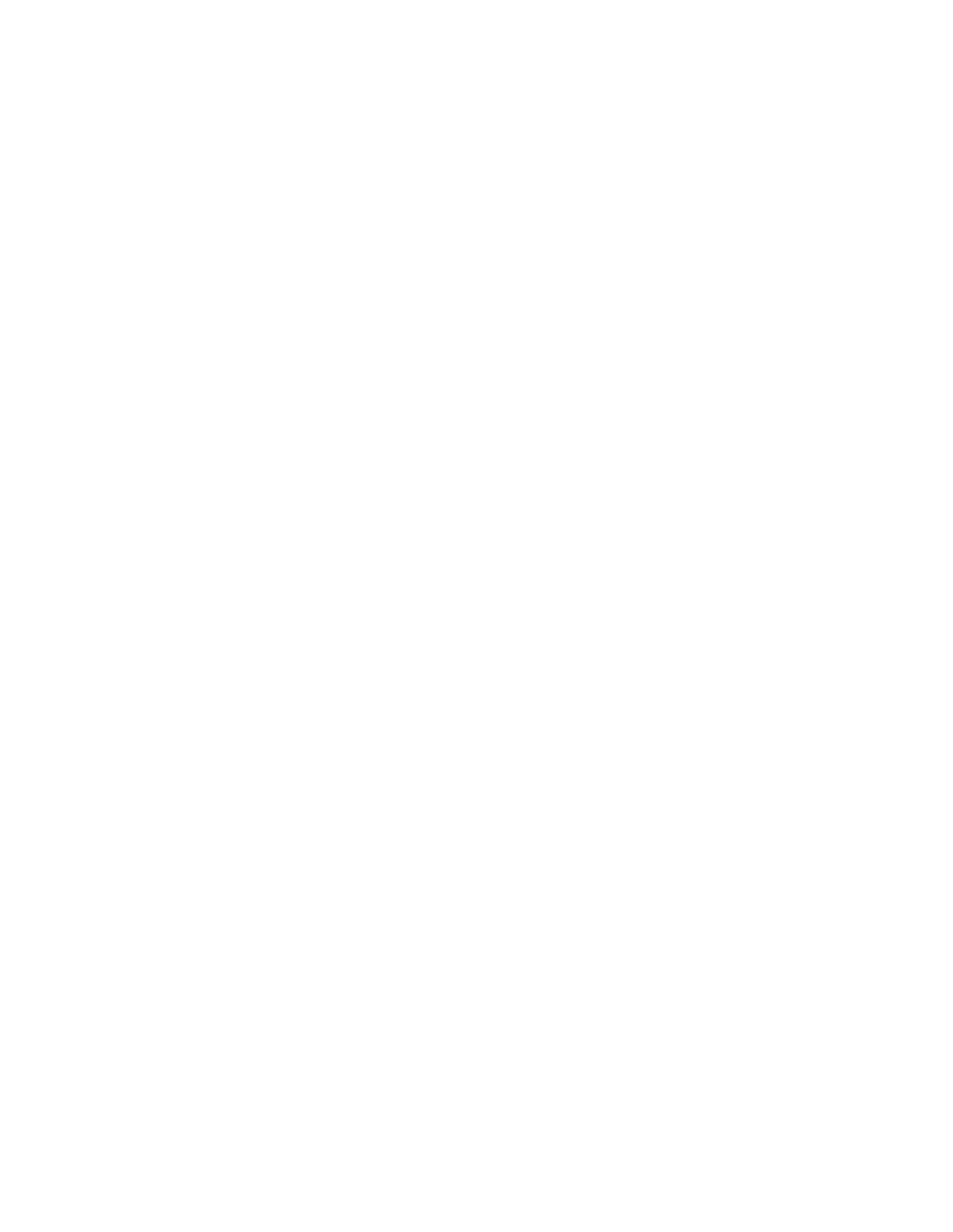### **Preface**

These lecture notes are based on material presented by the author in graduate courses at the Courant Institute in 1995, 1997, 1999, and 2001. The lectures emphasize the serendipity between modern applied mathematics and geophysical flows in the style of modern applied mathematics where rigorous analysis, as well as asympototic, qualitative, and numerical modeling all interact. The goal was to introduce mathematicians to atmosphere/ocean science (AOS) in this fashion and conversely to develop a set of lecture notes of interest to the disciplinary community ranging from graduate students to researchers in AOS. During these courses, the beautiful applications-oriented text by Adrian Gill  $[11]$  and the well-known text by Pedlosky [29] were often used for supplementary reading material outside class. These lecture notes do not require a previous course in fluid dynamics although the texts [2, 19] are recommended for supplementary material on incompressible flow while the texts  $\begin{bmatrix} 4, 26, 33 \end{bmatrix}$  are suggested for additional interesting topics in the mathematical physics of geophysical flows.

The author thanks Prof. Pedro Embid and his former Ph.D. student Jonathan Callet for their help with early versions of the lecture notes for Chapters 2, 4, 5, and 7. Some joint research with Professor Embid that was developed as an outgrowth of the earliest lecture courses as well as joint work with my former Courant postdocs Prof. Marcus Grote and Misha Shefter has been incorporated into the material presented here; their explicit and implicit contributions are acknowledged warmly. My current Courant postdoc, Boualem Khouider, has been a great help with the notes for Chapter 9, which were developed as part of a lecture course in spring 2001. Finally, the author acknowledges the generous support of both the National Science Foundation and the Office of Naval Research during the development of these lecture notes, including partial salary support for Professor Embid during his visit to the Courant Institute during the mid 1990s.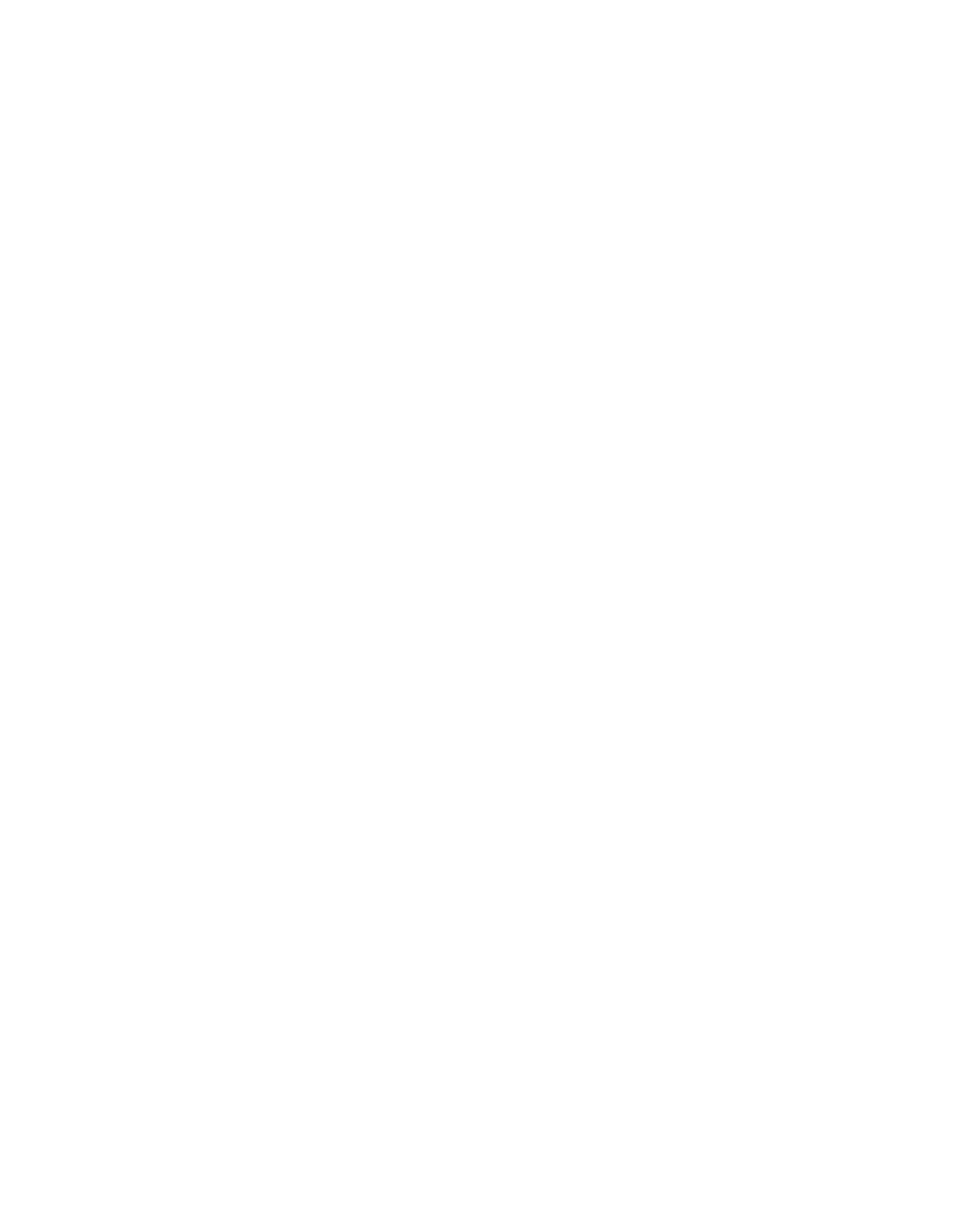### **Bibliography**

- [1] Anile, A. M., Hunter, J. K., Pantano, P., and Russo, G. Ray methods for nonlinear waves in fluids and plasmas. Pitman Monographs and Surveys in Pure and Applied Mathematics, 57. Longman Scientific & Technical, Harlow; copublished in the United States with Wiley, New York, 1993.
- [2] Chorin, A. J., and Marsden, J. E. A mathematical introduction to fluid mechanics. Third edition. Texts in Applied Mathematics, 4. Springer, New York, 1993.
- [3] Craik, A. D. D. Wave interactions and fluid flows. Cambridge Monographs on Mechanics and Applied Mathematics. Cambridge University Press, Cambridge, 1985.
- [4] Cushman-Roisin, B. Introduction to geophysical fluid dynamics. Prentice Hall, Englewood Cliffs, N.J., 1994.
- [5] Duistermaat, J. J. Fourier integral operators. Translated from Dutch notes of a course given at Nijmegen University, February 1970 to December 1971. Courant Institute of Mathematical Sciences, New York University, New York, 1973.
- [6] Embid, P. F., and Majda, A. J. Averaging over fast gravity waves for geophysical flows with arbitrary potential vorticity. Comm. Partial Differential Equations 21(3-4): 619–658, 1996.
- . Averaging over fast gravity waves for geophysical flow with unbalanced initial data.  $[7]$ Theoret. Comput. Fluid Dynam. 11: 155-169, 1998.
- $[8]$ ... Low Froude number limiting dynamics for stably stratified flow with small or finite Rossby numbers. Geophys. Astrophys. Fluid Dynam. 87(1-2): 1-50, 1998.
- [9] Fincham, A. M., Maxworthy, T., and Spedding, G. R. The horizontal and vertical structure of the vorticity field in freely-decaying stratified grid turbulence. Dynam. Atmos. Ocean 23: 153-169, 1996.
- [10] Folland, G. B. Introduction to partial differential equations. Mathematical Notes. Princeton University Press, Princeton, N.J., 1976.
- [11] Gill, A. E. Atmosphere-ocean dynamics. Academic Press, New York, 1982.
- [12] Hochstadt, H. Differential equations. A modern approach. Republication, with minor corrections, of the 1964 original. Dover, New York, 1975.
- [13] John, F. Partial differential equations. Reprint of the fourth edition. Applied Mathematical Sciences, 1. Springer, New York, 1991.
- [14] Klainerman, S., and Majda, A. Singular limits of quasilinear hyperbolic systems with large parameters and the incompressible limit of compressible fluids. Comm. Pure Appl. Math. 34(4): 481-524, 1981.
- $[15]$ . 1982.
- [16] Majda, A. Compressible fluid flow and systems of conservation laws in several space variables. Applied Mathematical Sciences, 53. Springer, New York, 1984.
- \_. Vorticity and the mathematical theory of incompressible fluid flow. Comm. Pure Appl.  $[17] -$ Math. 39(S): suppl., S187-S220, 1986.
- $\lceil 18 \rceil$ Real world turbulence and modern applied mathematics. *Mathematics: frontiers and* perspectives, 137-151. American Mathematical Society, Providence, R.I., 2000.
- [19] Majda, A., and Bertozzi, A. Vorticity and incompressible flow. Cambridge Texts in Applied Mathematics, 27. Cambridge University Press, Cambridge, 2002.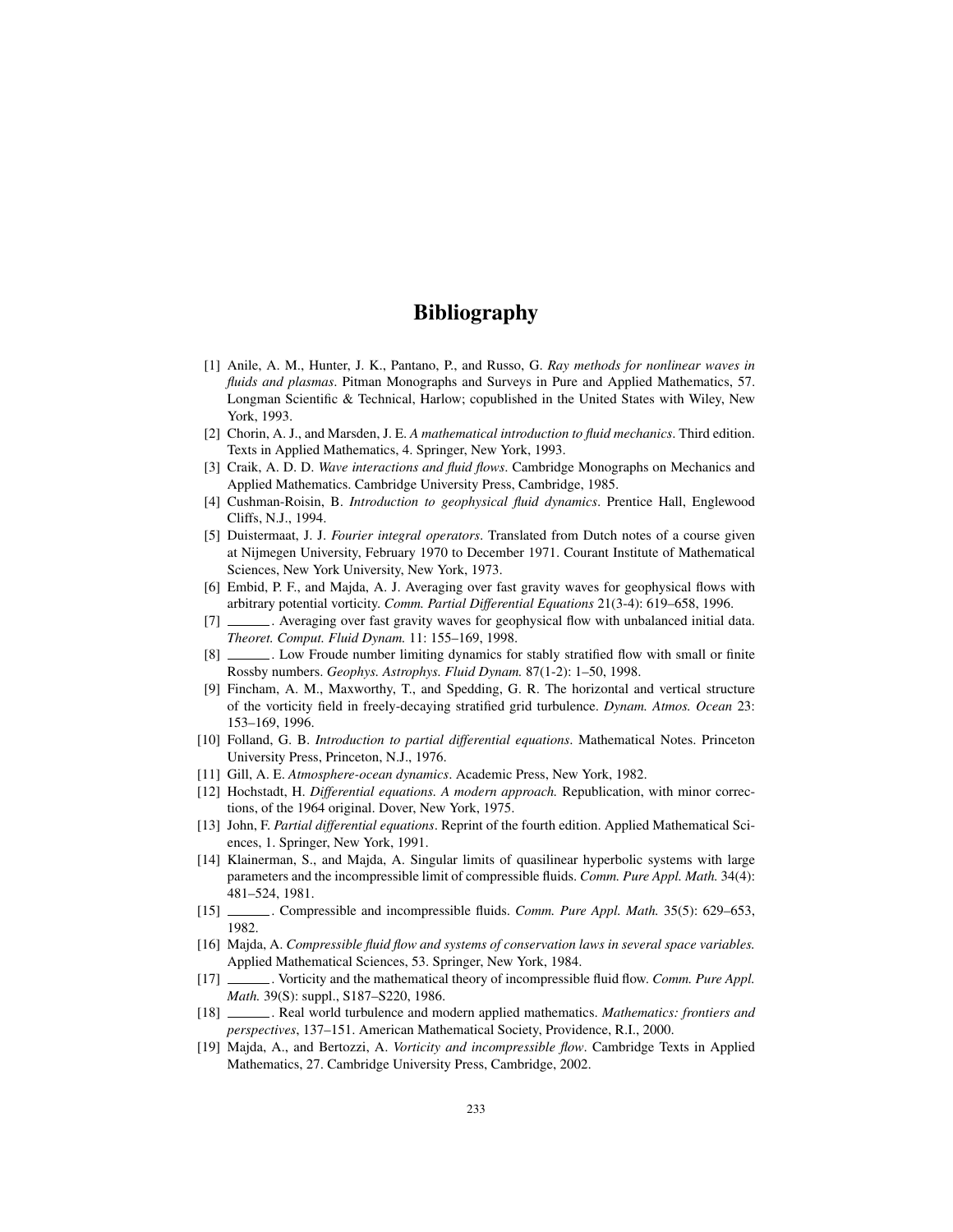#### **BIBLIOGRAPHY**

- [20] Majda, A. J., and Grote, M. J. Model dynamics and vertical collapse in decaying strongly stratified flows. Phys. Fluids 9(10): 2932-294, 1997.
- [21] Majda, A. J., and Klein, R. Systematic multi-scale models for the tropics. J. Atmospheric Sci., in press.
- [22] Majda, A, J., Rosales, R.; Tabak, E. G., and Turner, C. V. Interaction of large-scale equatorial waves and dispersion of Kelvin waves through topographic resonances. J. Atmospheric Sci. 56(24): 4118-4133, 1999.
- [23] Majda, A. J., and Shefter, M. G. Elementary stratified flows with instability at large Richardson number. J. Fluid Mech. 376: 319-350, 1998.
- ... The instability of stratified flows at large Richardson numbers. *Proc. Natl. Acad. Sci.*  $[24]$ USA 95(14): 7850-7853, 1998.
- . Nonlinear instability of elementary stratified flows at large Richardson number. Chaos  $[25]$  -Special issue on mixing. 10(1): 3-27, 2000.
- [26] Majda, A. J., and Wang, X. Nonlinear dynamics and statistical theories for basic geomphysical *flows*. Cambridge University Press, in preparation.
- [27] McComas, C. H., and Bretherton, F. P. Resonant interaction of oceanic internal waves. J. Geophysical Research 83(9): 1397-1412, 1977.
- [28] Muller, P., Holloway, G., Henyey, F. S., and Pomphrey, N. Nonlinear interactions among internal gravity waves. Reviews Geophysics 24(3): 493-536, 1986.
- [29] Pedlosky, J. Geophysical fluid dynamics. Springer, New York, 1979.
- [30] Philander, S. G. El Niño, La Niña, and the southern oscillation. Academic Press, San Diego, 1990.
- [31] Riley, James J., and Lelong, M.-P. Fluid motions in the presence of strong stable stratification. Annual review of fluid mechanics, Vol. 32, 613-657. Annual Review of Fluid Mechanics, 32. Annual Reviews, Palo Alto, Calif., 2000.
- [32] Ripa, P. On the theory of nonlinear wave-wave interactions among geophysical waves. J. Fluid Mech. 103: 87-105, 1981.
- [33] Salmon, R. Lectures on geophysical fluid dynamics. Oxford University Press, New York, 1998.
- [34] Schochet, S. Fast singular limits of hyperbolic PDEs. J. Differential Equations 114(2): 476– 512, 1994.
- [35] Smith, R. K., ed. The physics and parameterization of moist atmospheric convection. NATO Advanced Study Institute Series C. Mathematical and Physical Sciences, 505. Kluwer, Norwell, Mass., 1997.
- [36] Temam, R. Navier-Stokes equations. Theory and numerical analysis. Studies in Mathematics and Its Applications, 2. North-Holland, Amsterdam-New York-Oxford, 1977.
- [37] Theoretical and computational fluid dynamics  $11(3/4)$ : the entire issue, 1998.

234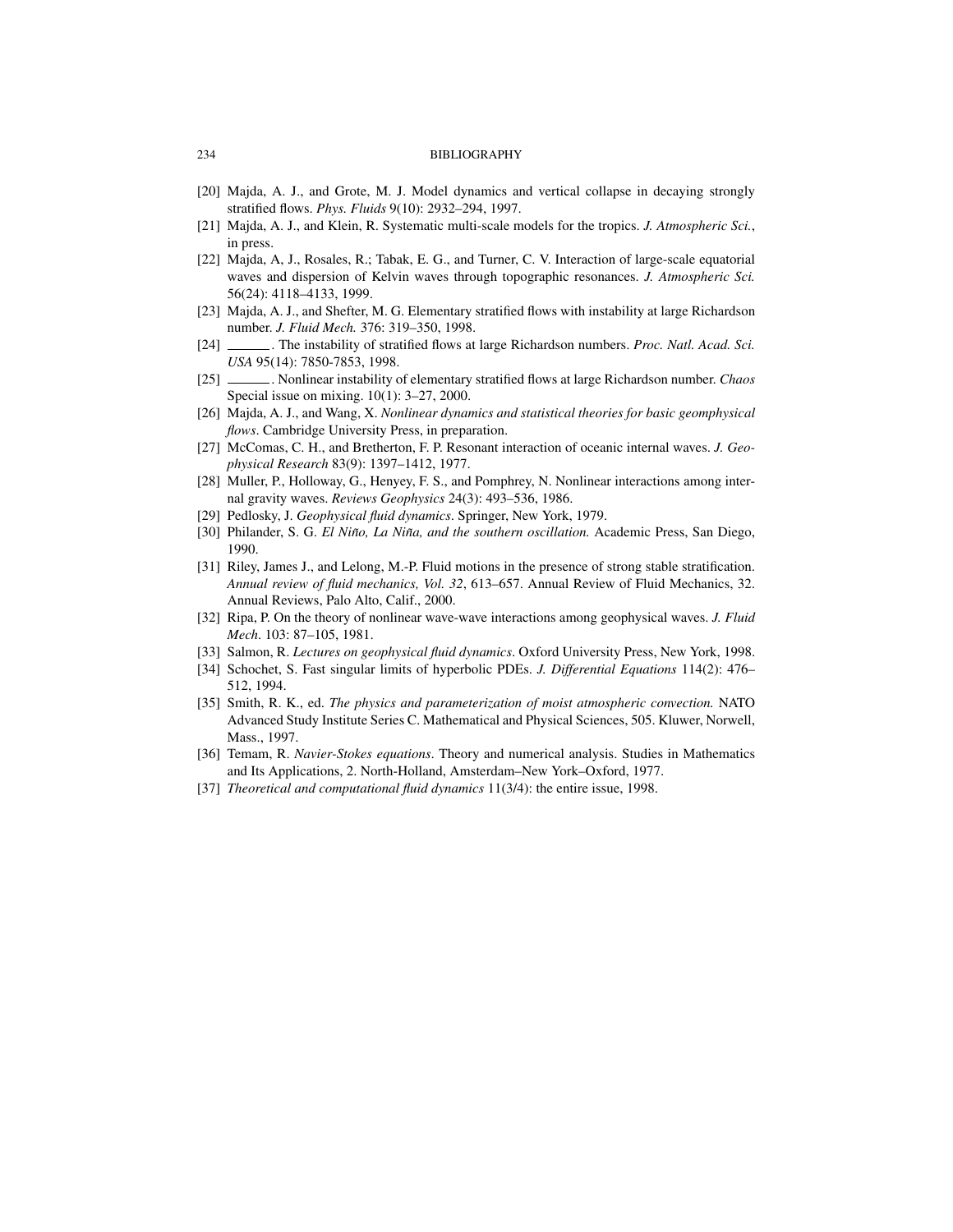## **Titles in This Series**

### **Volume**

**Andrew Majda**

Introduction to PDEs and waves for the atmosphere and ocean 

- **Fedor Bogomolov and Tihomir Petrov** Algebraic curves and one-dimensional fields
- **S. R. S. Varadhan** Probability theory

### **Louis Nirenberg**

Topics in nonlinear functional analysis 

- **Emmanuel Hebey** Nonlinear analysis on manifolds: Sobolev spaces and inequalities
- **Percy Deift** Orthogonal polynomials and random matrices: A Riemann-Hilbert approach
- **Jalal Shatah and Michael Struwe** Geometric wave equations
- **Qing Han and Fanghua Lin** Elliptic partial differential equations